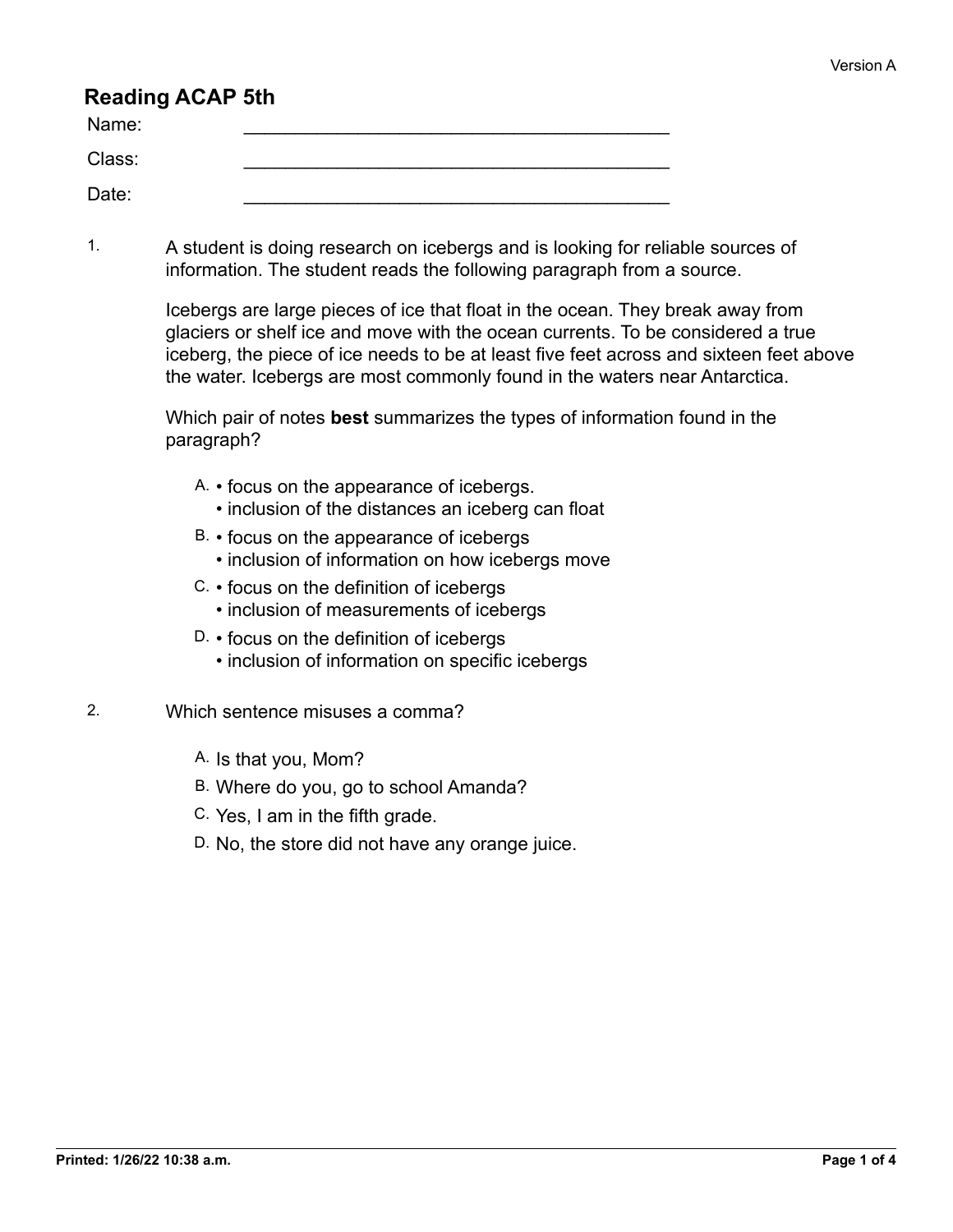3. Read the sentences.

Meredith and her dad had already begun eating their dessert when the doorbell interrupted them. Meredith's dad went to answer the door; it was their neighbor, Mrs. Lawlor. She had come to deliver their mail, which she had recieved by mistake.

Which revision corrects the spelling mistake?

- A. Change "already" to "allready."
- B. Change "dessert" to "desert."
- C. Change "interrupted" to "interupted."
- D. Change "recieved" to "received."

## **Virginia's Wild Pony Islands**

Two barrier islands lie off the coast of Virginia. Chincoteague is just seven miles long. It nestles next to Assateague, which is 38 miles long. Assateague protects its little neighbor from the fury of Atlantic storms.

Chincoteague Island is home to a small resort town of the same name. Assateague Island has no homes or towns. Parts of these and other islands and shoreland make up the Chincoteague National Wildlife Refuge. This refuge includes 14,000 acres of beaches and provides habitat for birds, horseshoe crabs, and other wildlife.

There are many tourists. Every year, 1.5 million people come to visit the refuge. They come to enjoy the white sand and dunes. They come to see the fish and crabs, and they come to watch for migratory birds.

But there is one sight every visitor must see—the wild ponies.

No one knows for sure how the ponies got to the islands. Ponies are not a native species. But they have been there for a very long time, perhaps 400 years. Legend says that they swam ashore from sinking Spanish galleons, or ships, that were shipwrecked near the islands during a storm.

Maybe people from the mainland put their animals on the deserted island. That way, they did not have to pay taxes on the animals. Over time, many of the animals became wild.

The author Marguerite Henry was also fascinated by the ponies. She wrote the book *Misty of Chincoteague* in 1947 about a real pony named Misty. Children everywhere fell in love with Misty and the island ponies and loved learning about Pony Penning Day.

Once a year, since about 1925, volunteer firefighters have continued the tradition of Pony Penning Day. On horseback, they round up the Assateague ponies. Including the foals, there are about 150 ponies. The firefighters herd the ponies into the water, and then the ponies swim across the channel to Chincoteague. It is a short swim, and it takes five or six minutes.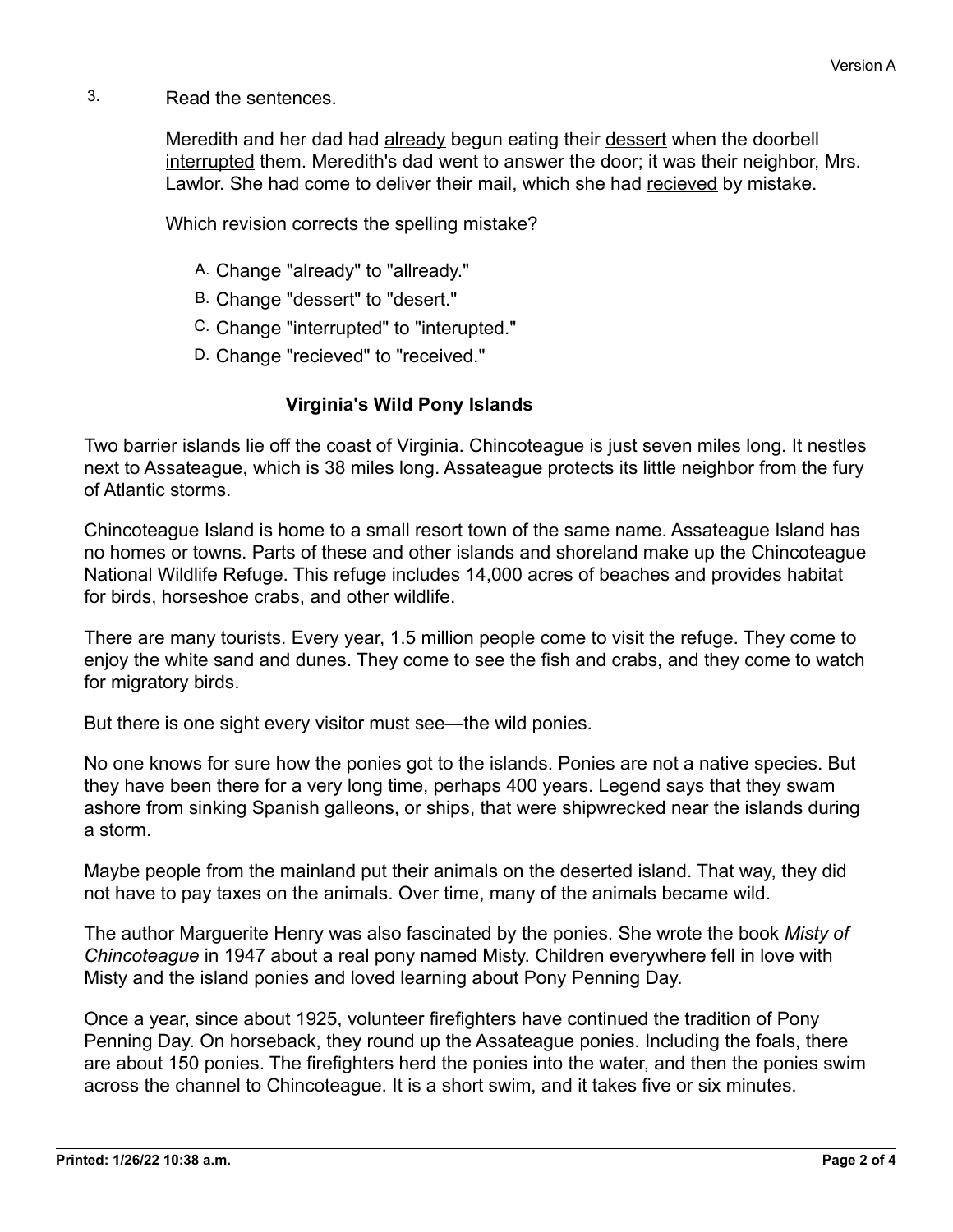The "saltwater cowboys" then parade the ponies down Main Street and to the local fairgrounds. Forty or fifty thousand people show up every year to watch. This spectacle brings business to the town of Chincoteague.

The young ponies are sold at auction. People may pay from \$375 to \$17,500 for one pony. The ponies belong to the volunteer fire department, and the money raised by the auction goes to help the fire department with its annual expenses.

Some of the money is used to fund vaccinations and care for the wild ponies. The islanders want to keep the ponies healthy. They also want to keep the herd approximately the same size. They do not want too many ponies. The people plan to protect the island environment for many years to come.

## **Splashing with the Ponies on Pony Penning Day**

I'm a saltwater cowboy. My daddy and grandpa herded ponies long before I was old enough to help. It's in the blood. Even my horse gets excited when the end of July finally rolls around. We wait all year for Pony Penning Day.

A few days before the big swim, we go over to Assateague to start rounding up the herd. Every one of the ponies has a name, and I like to see which ones I recognize. I'm pretty sure I see the one they call Freckles, with his white belly and spotty brown sides.

We always know the day of the swim, but we don't know the hour. That depends on the tide. We won't know until the night before. Between two tides, there's about 30 minutes of "slack calm." That means there is no current pulling either way. That's when we bring the ponies across. It's safer for the young foals that were just born this spring.

When the day for the swim finally arrives, I'm glad I'm not one of the tourists lined up on the shores, trying to see past thousands of other people. I'd rather be part of the action!

My horse and I will barge across the channel. We don't mind getting wet and muddy, and the ponies don't seem to mind either.

The red smoke goes off. It drifts across the water, signaling that the swim is about to commence. And we're off! The horses slip into the water until only their dark heads and ears are showing. We follow close, keeping the herd together, watching for any young ones that might get tired or confused. The crowds of tourists go crazy taking one picture after another.

The channel is not very wide. In just a few minutes, the wet ponies are pulling up out of the water onto Chincoteague Island. The swim is over.

The ponies nibble some hay and take a rest. A couple of ponies of the adventurous sort break loose. One of them makes a dash for somebody's backyard, so I follow to direct it back.

When they're rested, it's time to lead the heard through town to the carnival grounds. I'm proud to ride at the front of the pack, leading the herd through town. The other firefighters in their cowboy hats and boots surround the ponies to bring them safely to the auction.